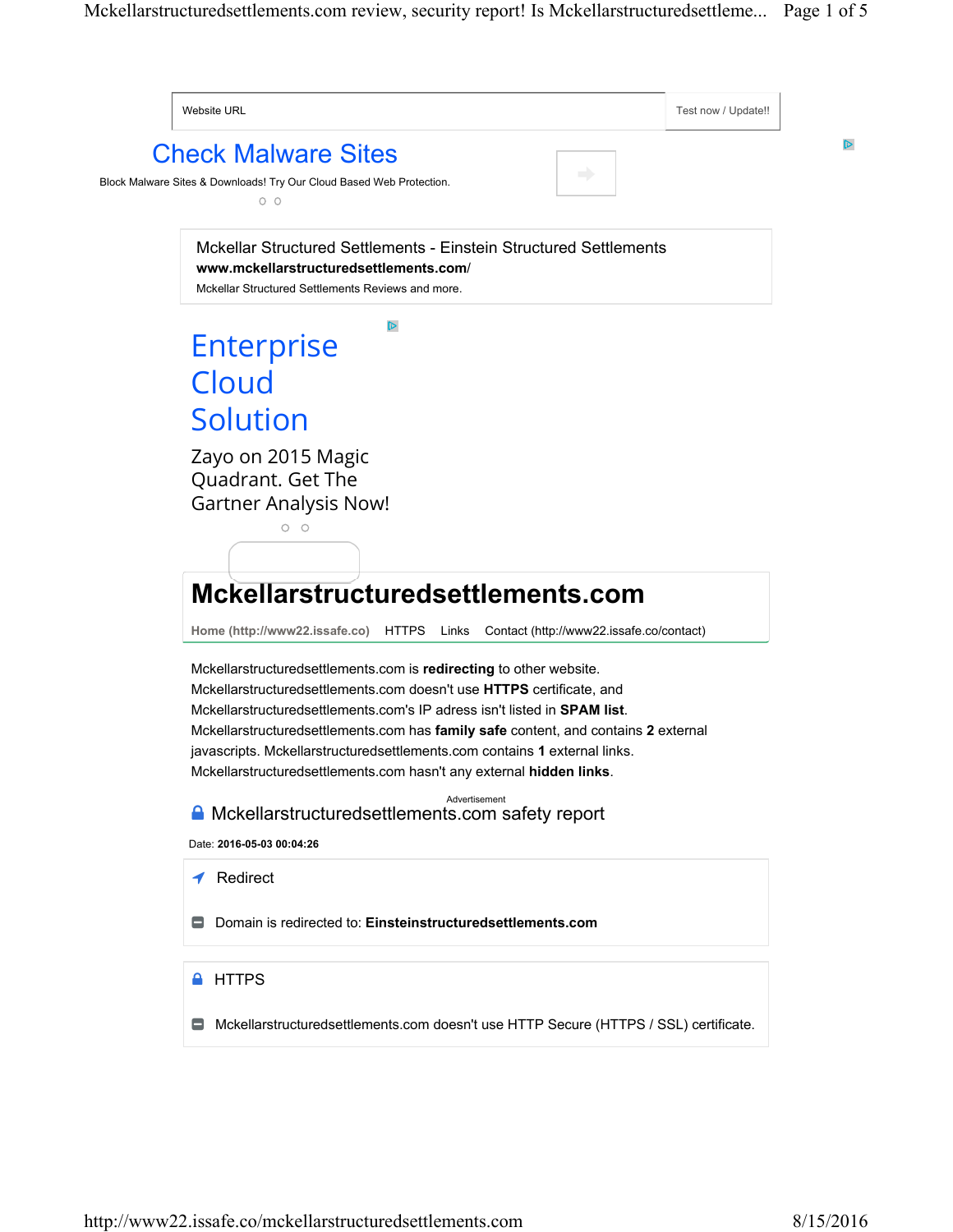# Resdiential Grab **Bars**

Handy Pro® Home Modifications, CT. 6 Months No Payment, No Interest!

 $\circ$   $\circ$ 

#### Advertisement

**A** SPAM IP

Mckellarstructuredsettlements.com's IP address isn't blacklisted.

Family-safe Content Ä

**Z** Child safety: Mckellarstructuredsettlements.com doesn't contain adult content.

</>
External Javascripts

Mckellarstructuredsettlements.com contains external javascripts: −

**?** https://jrrfunding.sugarondemand.com/cache/include/javascript/sugar\_grp1.js?v=J8oUgS PrpFoY2zAhKAnS-Q

**?** https://jrrfunding.sugarondemand.com/cache/include/javascript/calendar.js?v=J8oUgSPr pFoY2zAhKAnS-Q

# ९ External Links

**A** Mckellarstructuredsettlements.com contains external links:

**? Href:** tel:8884970724 **Title:** 1-888-497-0724 **Count:** 1

**B** Hidden Links

**Mckellarstructuredsettlements.com doesn't contain external hidden links.** 

**U** Mckellarstructuredsettlements.com - website safety checking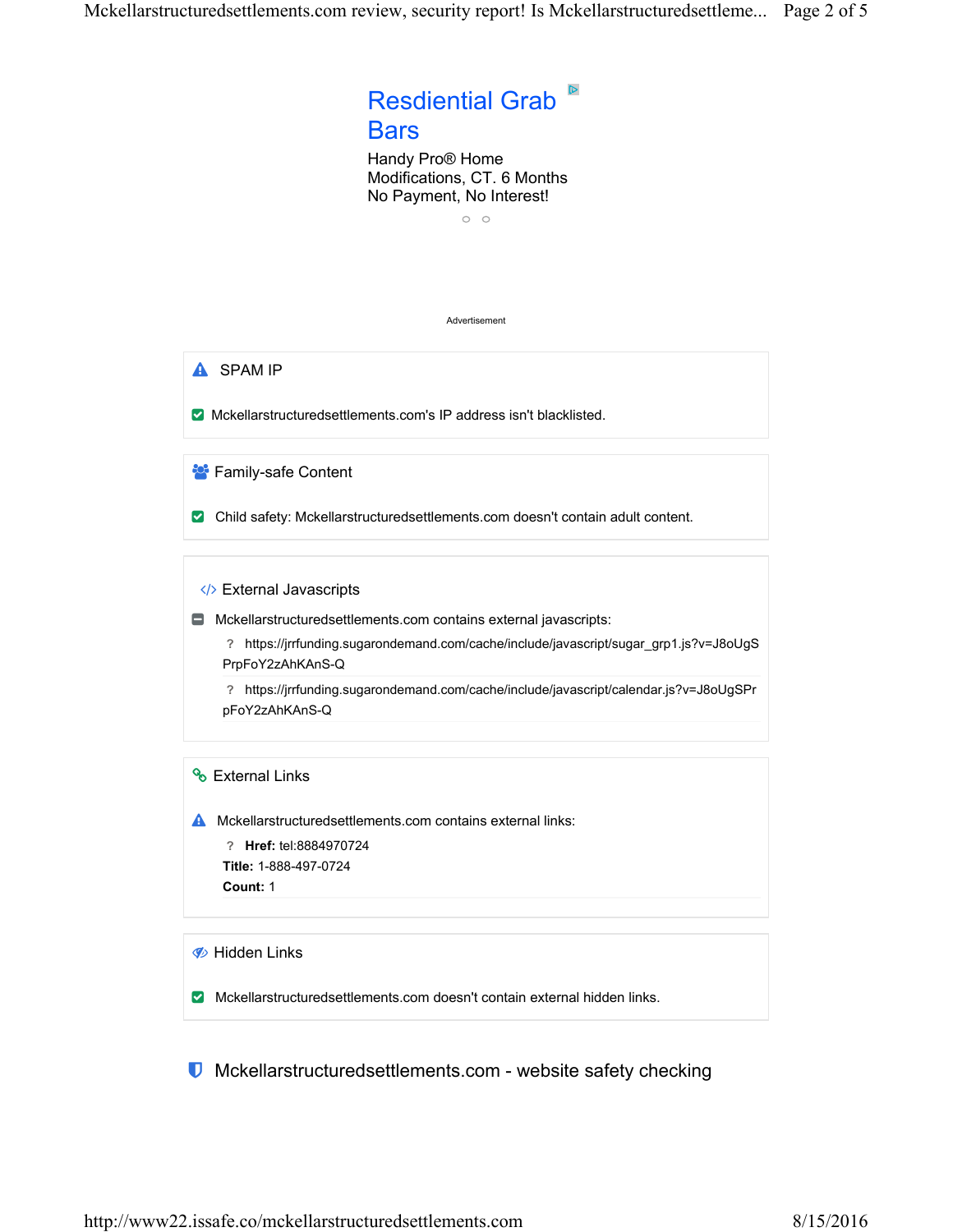# **U** Mckellarstructuredsettlements.com - website safety checking

| ■ Google Safe Browsing         | Safe? $\mapsto$ (http:/<br>www.google.com/safebre<br>wsing/diagnostic?site=m<br>kellarstructuredsettlemer<br>s.com) |
|--------------------------------|---------------------------------------------------------------------------------------------------------------------|
| Signamhaus Blocklist           | Safe? $\mapsto$ (http:/<br>www.spamhaus.org/que<br>y/domain/mckellarstructu<br>edsettlements.com)                   |
| <b>■</b> Siteadvisor blocklist | Safe? $\mapsto$ (http:/<br>www.siteadvisor.com/site<br>s/mckellarstructuredsettl<br>ments.com)                      |
| <u>具</u> HpHosts Online        | ⊠ Safe? $\mapsto$<br>$(htp$ :/                                                                                      |

**Websecurity blocklist** 

*C* Freetrustseal blocklist

Zeustracker blocklist

Threatcode blocklist

**Bitdefender blocklist** 

Malc0de blocklist

 $^{\prime\prime}$ o ١C nt

// ١r ur

 $^{\prime\prime}$ e le

://h osts-file.net/?s=mckellarst ructuredsettlements.com)

Safe?  $\mapsto$  (http:// www.websecurityguard.co m/detail.aspx?domain=mc kellarstructuredsettlement s.com)

 $\triangleright$  Safe?  $\mapsto$ (http://f reetrustseal.com/check/?s ite=mckellarstructuredsettl ements.com)

Safe?  $\mapsto$ (https:// zeustracker.abuse.ch/mo nitor.php?host=mckellarst ructuredsettlements.com)

Safe?  $\mapsto$  (http:// www.threatlog.com/domai n/mckellarstructuredsettle ments.com)

 $\triangleright$  Safe?  $\mapsto$  $(htp://t$ rafficlight.bitdefender.co m/info?url=mckellarstructu redsettlements.com)

Safe?  $\mapsto$  $(htp://$ malc0de.com/database/in dex.php?search=mckellar structuredsettlements.co m)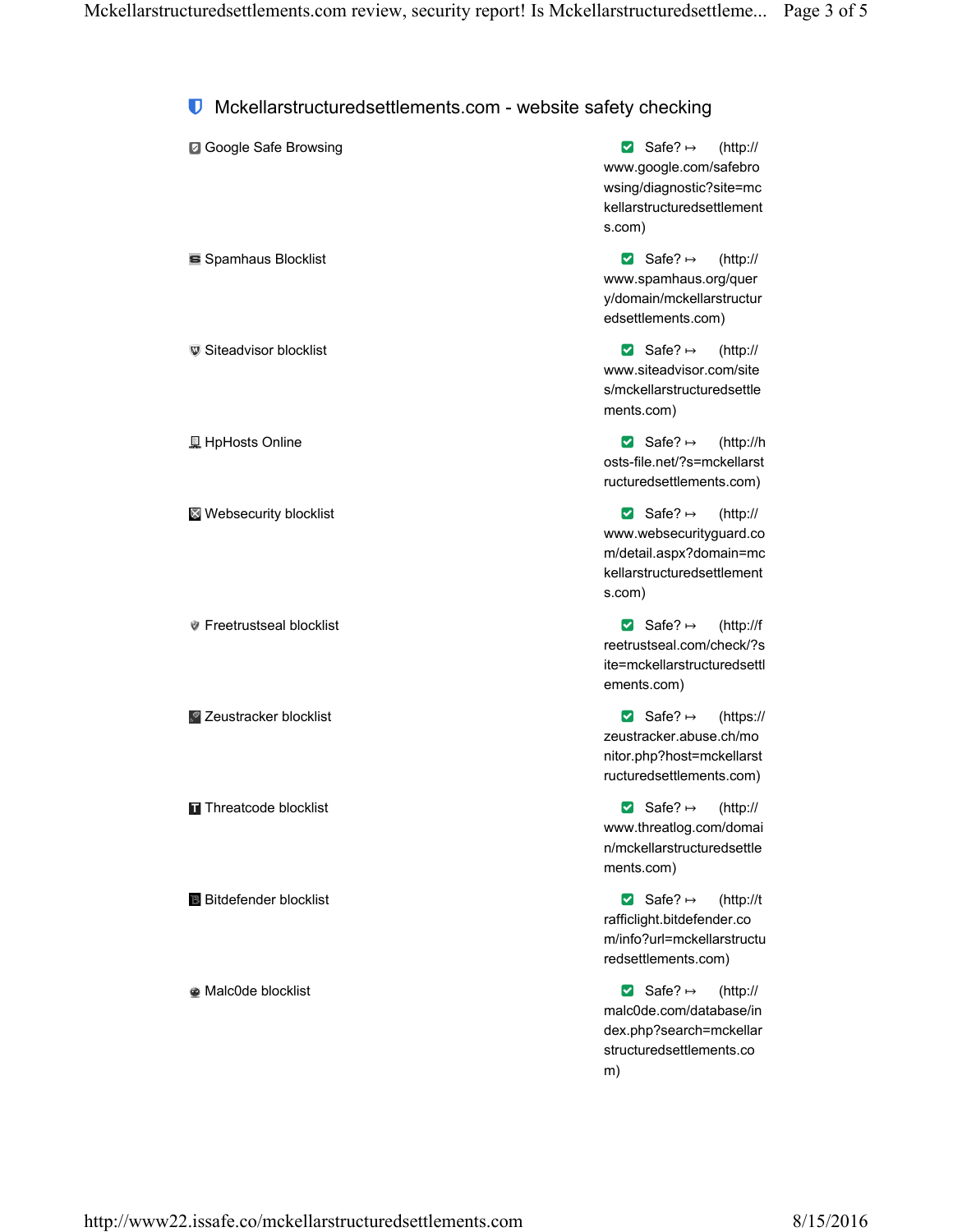# **U** Mckellarstructuredsettlements.com - website safety checking

| AVG blocklist                                                                    | ⊠ Safe? $\mapsto$<br>(htp://<br>www.avgthreatlabs.com/w<br>w-en/website-safety-repor<br>ts/domain/mckellarstructur<br>edsettlements.com) |
|----------------------------------------------------------------------------------|------------------------------------------------------------------------------------------------------------------------------------------|
| <b>C</b> Quattera blocklist                                                      | ⊠ Safe? $\mapsto$<br>(http://q<br>uttera.com/detailed repor<br>t/mckellarstructuredsettle<br>ments.com)                                  |
| Mywot blocklist                                                                  | ⊠ Safe? $\mapsto$<br>(htps://<br>www.mywot.com/en/score<br>card/mckellarstructuredse<br>ttlements.com)                                   |
| Spamcop blocklist                                                                | ⊠ Safe? $\mapsto$<br>(htps://<br>www.spamcop.net/w3m?a<br>ction=checkblock&ip=mck<br>ellarstructuredsettlement<br>s.com)                 |
| $\Box$ Bitnl blocklist                                                           | ⊠ Safe? $\mapsto$<br>(htp://v)<br>irbl.bit.nl/lookup/index.ph<br>p?ip=mckellarstructuredse<br>ttlements.com)                             |
| AdChoices<br><b>Kids Safety</b> ▶<br><b>Safety Tips</b> ▶<br><b>Road Safety▶</b> | <b>Home Safety</b>                                                                                                                       |

## </> Keywords

Mckellarstructuredsettlements.com site security, Mckellarstructuredsettlements.com security, Mckellarstructuredsettlements.com URL scan, Mckellarstructuredsettlements.com Link scanner, Mckellarstructuredsettlements.com safety, Mckellarstructuredsettlements.com https, Mckellarstructuredsettlements.com spam, Mckellarstructuredsettlements.com blacklist, Mckellarstructuredsettlements.com safety check, Mckellarstructuredsettlements.com whitelist, Mckellarstructuredsettlements.com server ip, Mckellarstructuredsettlements.com secure, Mckellarstructuredsettlements.com website security,

### **l**istakes

Spelling mistakes at internet search for **Mckellarstructuredsettlements.com**.

www.ckellarstructuredsettlements.com, www.muckellarstructuredsettlements.com, www.uckellarstructuredsettlements.com, www.m8ckellarstructuredsettlements.com, www.8ckellarstructuredsettlements.com, www.m9ckellarstructuredsettlements.com, www.9ckellarstructuredsettlements.com, www.mjckellarstructuredsettlements.com, www.jckellarstructuredsettlements.com, www.m0ckellarstructuredsettlements.com, www.0ckellarstructuredsettlements.com, www.mmckellarstructuredsettlements.com, www.mckellarstructuredsettlements.com, www.mpckellarstructuredsettlements.com,  $\land$ 

 $\checkmark$